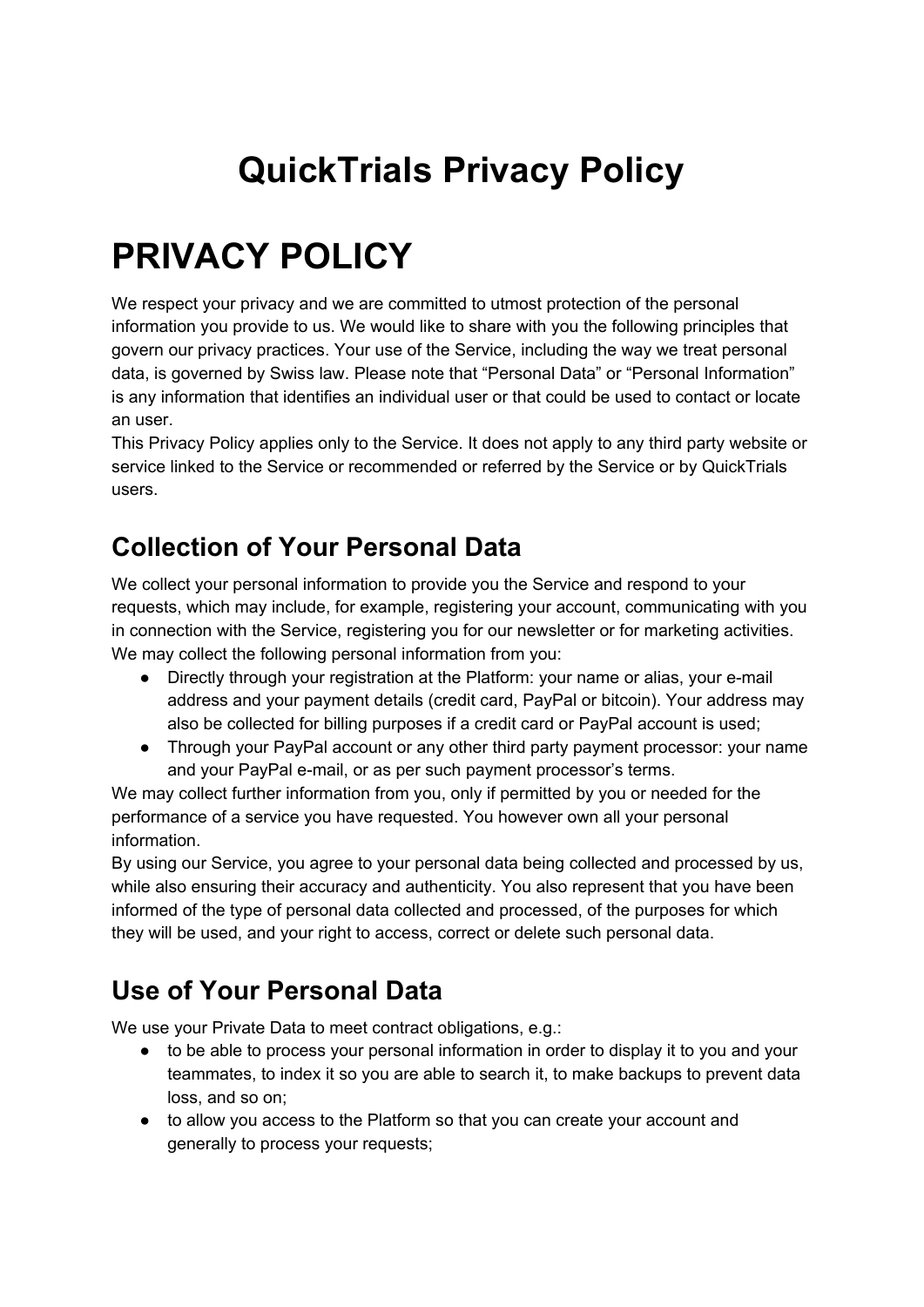- to send you our regular newsletter, to communicate with you about the services you asked for, to offer you additional services and events and generally for marketing purposes;
- to the extent necessary to enforce our Terms of Use and to comply with the applicable law;
- to provide you with service support.

We may use your information to create aggregated statistical information which is anonymous, as well as to perform statistical analysis.

You can opt out of receiving promotional newsletters at any time by contacting us at the contacts published on [http://www.quicktrials.com/.](http://www.quicktrials.com/)

### **Your Use of Third Party Personal Data**

You will ensure that your processing and use of any data relating to another QuickTrials user, or any other natural person received via the Service, will comply with all laws regulations regarding privacy and data protection. Please, make sure that any of your personnel that have access to personal data will be suitably trained in the practical requirements of applicable privacy laws.

### **Use of Cookies and Other Tracking Technologies**

We use "cookies" to collect certain information from all users, including website visitors who are not registered and do not use any specific services from QuickTrials. A cookie is a string of data our system sends to your computer and then uses to identify your computer when you return to QuickTrials.

Cookies provide us with usage data we may use to personalize your experience and track user traffic patterns. For instance, when you return to QuickTrials, cookies identify you and prompt QuickTrials to provide your username (not your password), so you can sign in more quickly. Cookies also allow QuickTrials to remind you of your past configuration or preferences. Finally, we use information gained through cookies to compile statistical information about use of the Service, such as the time users spend at the site and the pages they visit most often. Those statistics do not include personal information.

By accepting the Terms and using the Service, you agree to the use of "cookies" and confirm that you have been given the opportunity to refuse the storage of or access to cookie information. If you prefer not to receive cookies while browsing QuickTrials or via HTML-formatted emails, you can set your browser to warn you before it accepts cookies or refuse the cookie when your browser alerts you to its presence. You can also refuse all cookies by turning them off in your browser..

#### **Protection of Personal Data**

We store and process your personal information on our servers, and we protect it by maintaining electronic and procedural safeguards in compliance with applicable Swiss federal regulations. We use computer safeguards such as firewalls and data encryption, we ensure physical access to the servers is controlled, and we authorize access to personal